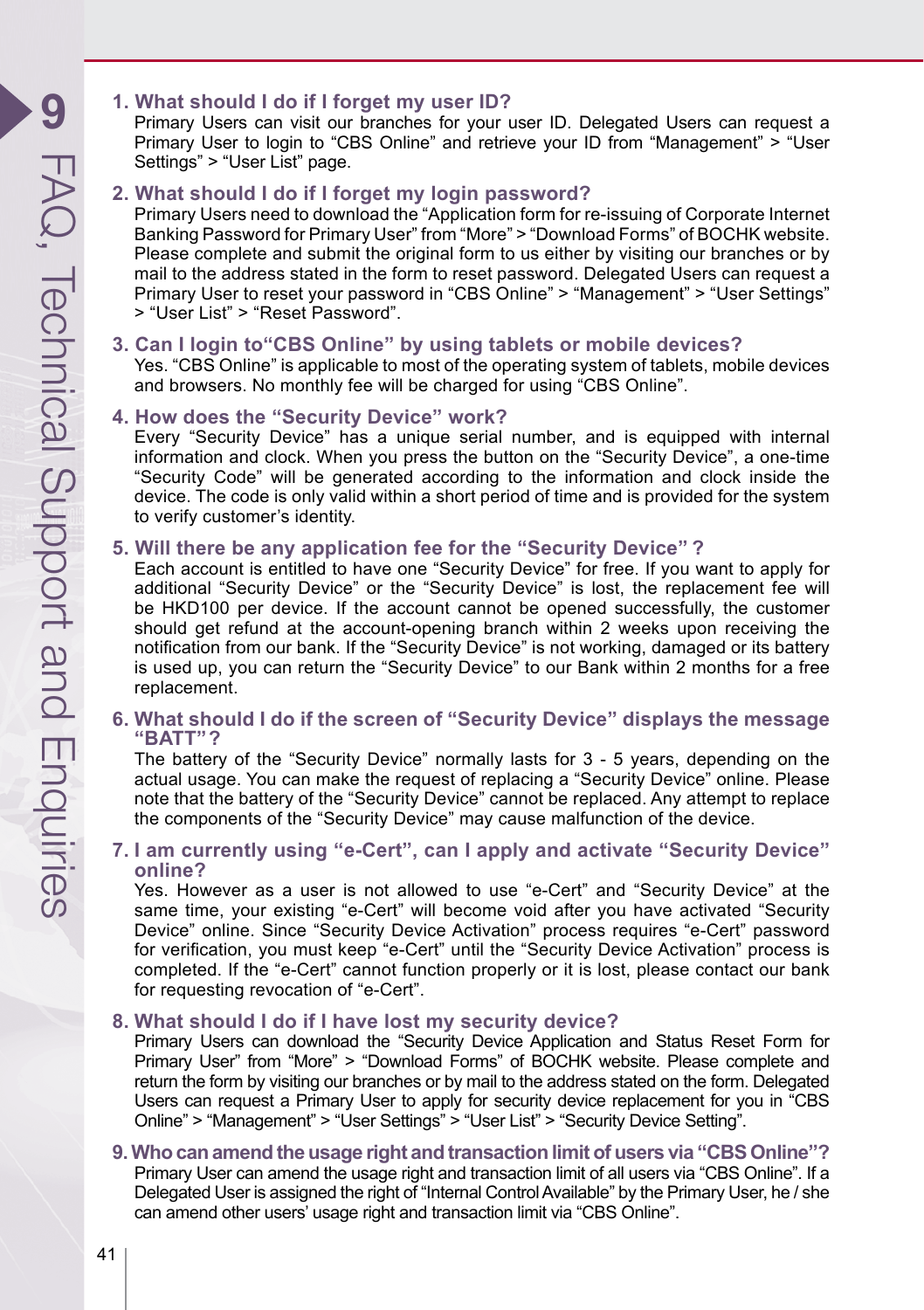- **10. Can I manage all my company's bank accounts via "CBS Online"?** You can do so if you are assigned the right to operate all bank accounts via "CBS" Online". However, if you are only assigned the right to manage the designated bank accounts, then you can manage those accounts accordingly.
- **11. In the "Authorisation Centre", within how many days should the checking and authorisation be performed?**  Each transaction will be kept at "Authorisation Centre" for 7 working days only, regardless of the transaction status. Once a specific action is performed, you have to proceed to next action within 7 working days or the transaction will be automatically deleted on the 8th working day. However, the Trade Services transaction will still be kept at "Overview > Pending > Pending Authorisation" at Trade Services after the transaction is automatically deleted at "Authorisation Centre".

#### **12. Which transaction limit will be deducted for each transaction?**

For same-day transactions, the "Daily Accumulated Debit Limits" at company level on transaction date, "Daily Accumulated Debit Limits" at account level on transaction date and "Daily Authorisation Debit Limit of Holder's Account" at user level on transaction date will be deducted.

For forward-dated transactions, the "Daily Accumulated Debit Limits" at account level on transaction date and "Daily Authorisation Debit Limit of Holder's Account" at user level on effective date will be deducted. The "Daily Accumulated Debit Limits" at company level on value date will be deducted.

For standing instructions, the total transaction amount of all standing instructions will be checked to see whether such transaction amount exceed the "Daily Accumulated Debit Limits" at company level and "Daily Accumulated Debit Limits" at account level.

Please make sure that the "Daily Limit of Transfer to Non-listed Beneficiaries" is sufficient prior to bill payment and payroll transaction.

**13. How to reset/ increase the "Daily Accumulated Debit Limit of Payments to Other Third Party Accounts"?**

You need to download the "Daily Accumulated Debit Limits Amendment Forms" under "More" > "Download Forms" of BOCHK website, complete and submit the original form to us either by visiting our branches or by mail to the address stated in the form. After that, you still have to update related debit limits on CBS Online to ensure that they are not larger than the daily accumulated debit limit of payments to other third party accounts.

- **14. When will the new settings become effective?** New settings will be effective immediately after the completion of authorisation.
- **15. Any effect for the transactions that are not completed if changing the settings under "Management"?**

These changes may result in status change of all related transactions that have not completed authorisation procedures at "Authorisation Centre". E.g. Amending the user settings of an existing user may result in status change of all transactions being checked or authorised by this user if yet completed authorisation procedures. Other transactions will not be affected.

- **16. Is there any service charge for the application of monthly e-statement? By what channels can I receive the e-statement?** There is no service charge for the use of e-statement. You need to activate this service at branch and then view monthly e-statements with the "Monthly Statements" function under "Download Centre" (Note: Adobe Reader installation is required to view the e-statements).
- **17. How long will monthly e-statements be kept in "CBS Online"?** Monthly e-statements will be kept in "CBS Online" for 13 months.

#### **18. How can I enquire the transactions status?**

You can enquire the transactions status in details by selecting "Enquiry / Transaction Status" under "Cash Management" section, or clicking the "To-Do List" shown at the left navigation area of every webpage.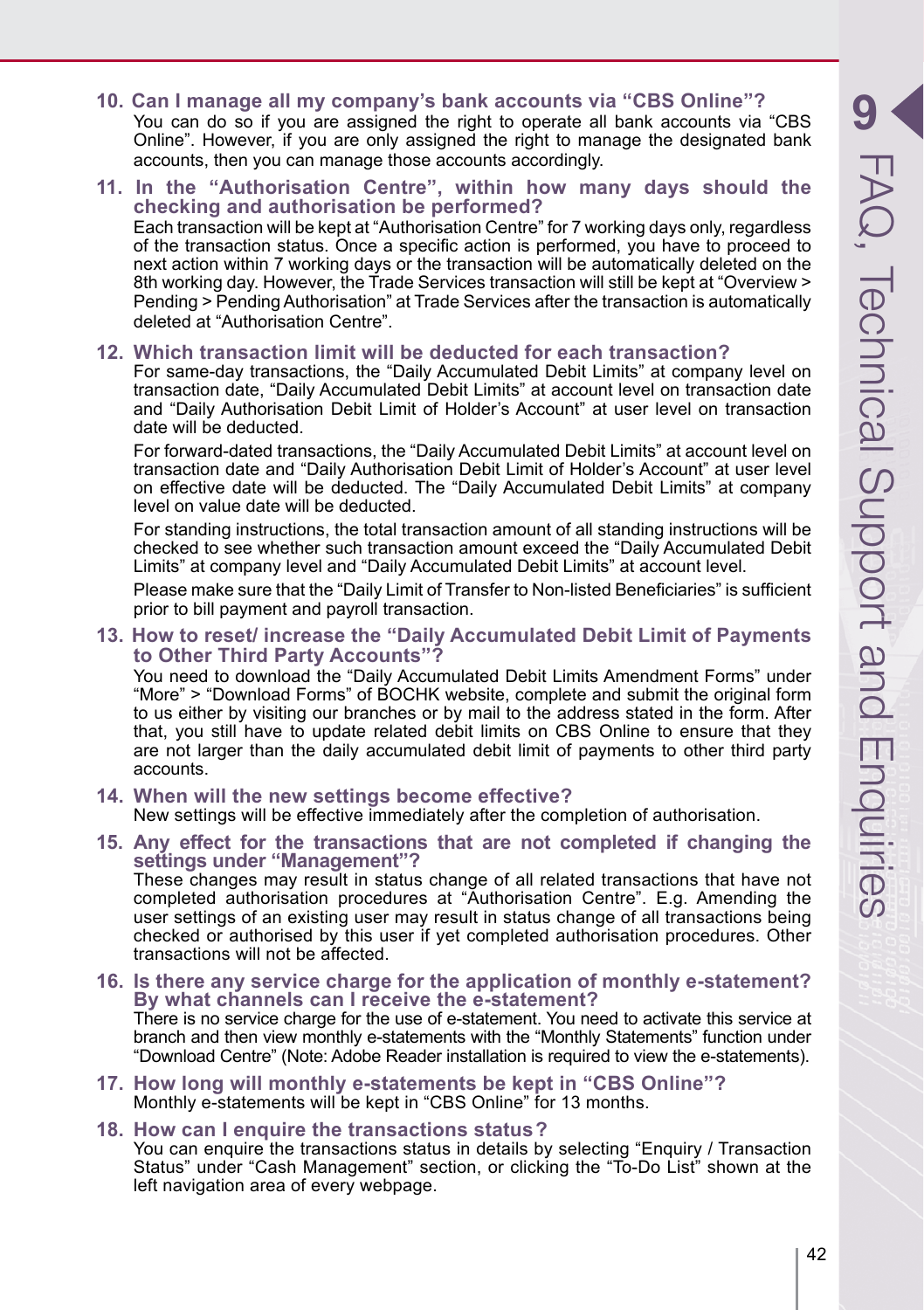# **19. What is "Pre-set Authority Function"?**

You can apply for "Pre-set Authority Function" when you open "CBS Online" account at the branch. As such, you can login as Primary User and perform transaction without further setting. This "Pre-set Authority Function" will also apply to newly added Primary Users and bank accounts. "Pre-set Authority Function" can only be applied during account-opening at the branch. You are also required to visit the branch for the cancellation of "Pre-set Authority Function".

**20. Are there any restrictions for customers with "Pre-set Authority Function"?** Customers with "Pre-set Authority Function" can change their settings via "CBS Online". But once the "Advanced Authorisation Mode" is chosen, "Pre-set Authority Function" will no longer apply to newly added Primary Users and bank accounts until "Standard Authorisation Mode" is chosen again.

## **21. How should I upload file?**

You can upload files to perform transactions including Payroll, Autopay-In, Autopay-Out and MPF contribution, etc. As a standard format is required for uploading files, you are recommended to download templates at "File Templates" of "Download Centre" section (Note: MPF file template is not available in "CBS Online"). You can check whether the file is successfully accepted by the system via "Upload Result Enquiry". Since file uploaded will only be effective after authorisation, please authorise the relevant transactions at the "Authorisation Centre" after upload file.

# **22. What is the transaction cut-off time for "CBS Online"?**

| <b>Transaction Types</b>                                                                                  | <b>Transaction Cut-off Time</b>                     |                                                       |                                                |
|-----------------------------------------------------------------------------------------------------------|-----------------------------------------------------|-------------------------------------------------------|------------------------------------------------|
|                                                                                                           | <b>Mondays to</b><br><b>Fridays</b>                 | <b>Saturdays</b>                                      | <b>Sundays &amp;</b><br><b>Public Holidays</b> |
| Transfer <sup>1</sup>                                                                                     | 24-hour service                                     | 24-hour service                                       | 24-hour service                                |
| Express Transfer (RTGS /<br>CHATS)<br>HKD, USD & EUR<br>CNY                                               | 17.45<br>22:45                                      |                                                       |                                                |
| <b>FPS</b>                                                                                                | 24-hour service                                     | 24-hour service                                       | 24-hour service                                |
| Telegraphic Transfer<br>CNY to / via Mainland China<br>CNY to Overseas<br>SGD / THB<br>Other currencies   | 16:30<br>22:15<br>15:30<br>18:00                    |                                                       |                                                |
| <b>BOC Remittance Plus</b>                                                                                | 16:30                                               | ---                                                   |                                                |
| Payroll /<br>Payroll (Payment Type)                                                                       | 12:00<br>(Valid on the same<br>day at the earliest) | (Valid on the next<br>working day at<br>the earliest) |                                                |
| <b>Bill Payment</b>                                                                                       | 24-hour service                                     | 24-hour service                                       |                                                |
| Demand Draft                                                                                              | 15:30                                               |                                                       |                                                |
| e-Cheques Issuance Service<br>Issue e-Cheque/<br>e-Cashier's Order<br>Stop e-Cheque/<br>e-Cashier's Order | 24-hour service <sup>3,4</sup><br>$08:00 - 21:00$   | 24-hour service <sup>3,4</sup><br>$08:00 - 16:00$     | 24-hour service <sup>3,4</sup>                 |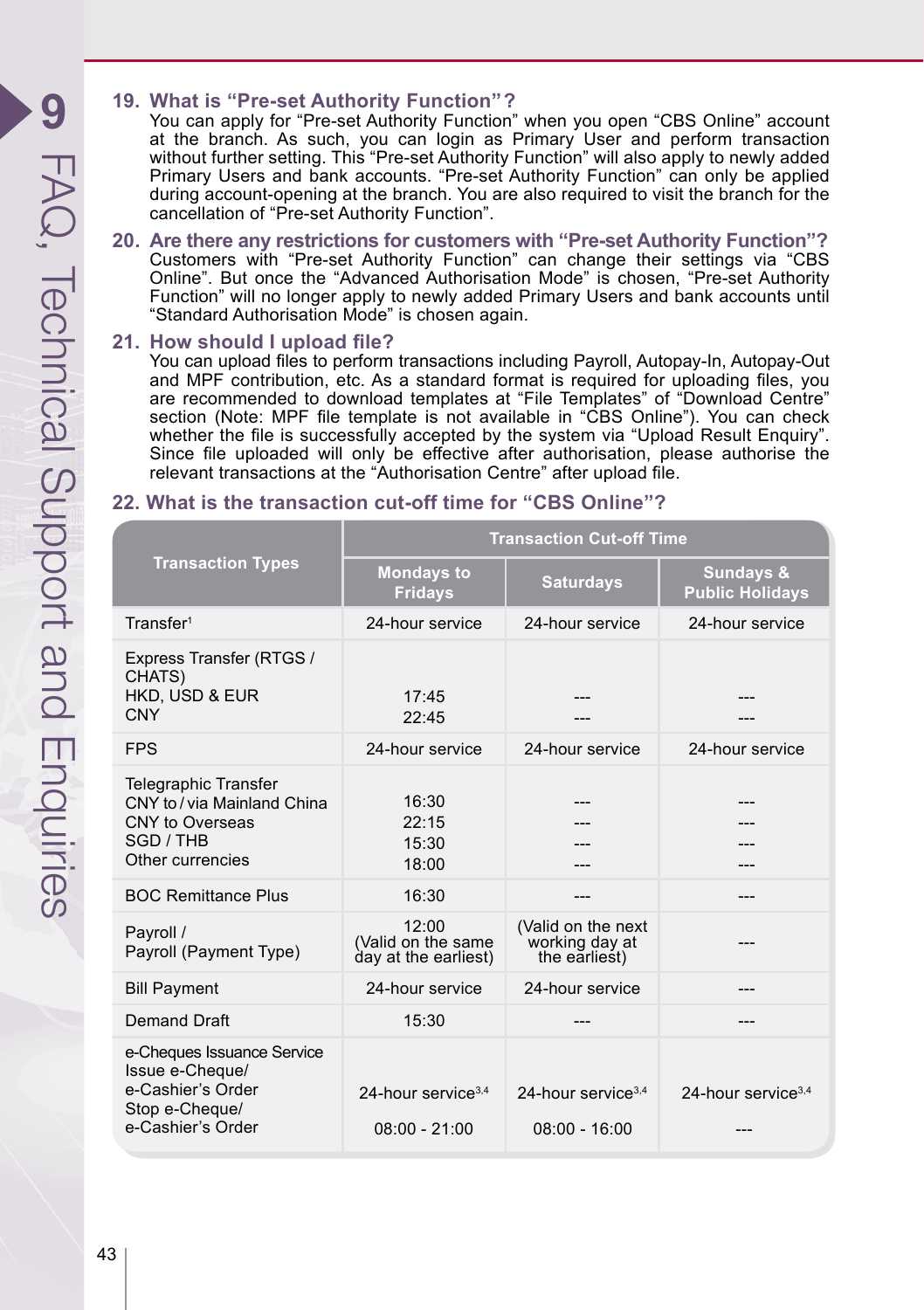| <b>Transaction Types</b>                                                                                | <b>Transaction Cut-off Time</b>     |                         |                                                                           |
|---------------------------------------------------------------------------------------------------------|-------------------------------------|-------------------------|---------------------------------------------------------------------------|
|                                                                                                         | <b>Mondays to</b><br><b>Fridays</b> | <b>Saturdays</b>        | Sundays &<br><b>Public Holidays</b>                                       |
| e-Cheques Deposit Service<br>Deposit e-Cheque/<br>e-Cashier's Order                                     | $21:00^{5,6}$                       |                         |                                                                           |
| <b>Cheque Outsourcing</b><br>Service - Cashier's Order                                                  | 12:30 <sup>7</sup>                  |                         |                                                                           |
| Currency Exchange <sup>8</sup>                                                                          | 24-hour service <sup>9</sup>        | $08:30 - 13:00^{10,11}$ | Service available during<br><b>Public Holidays</b><br>(excluding Sundays) |
| <b>Trade Services</b>                                                                                   | 17:00                               |                         |                                                                           |
| <b>Time Deposit Placement</b>                                                                           | 21:00                               | 21:00                   |                                                                           |
| <b>Securities Trading</b>                                                                               | 16:10                               | ---                     |                                                                           |
| <b>Stock Trading Order</b><br>Placement <sup>12</sup>                                                   | 24-hour service                     | 24-hour service         | 24-hour service                                                           |
| Autopay-In / Autopay-In<br>(Payment Type) /<br>Autopay-Out / Autopay-Out<br>(Payment Type) <sup>2</sup> | 18:00                               | 12.00                   |                                                                           |
| <b>Upload MPF Contribution File</b>                                                                     | 17:00                               | 11:00                   | ---                                                                       |
| Send Message                                                                                            | 18:00                               | 13:00                   |                                                                           |

1. The relevant cut-off time applies to the tranfer of the same currency. Please refer to the cut-off time of Currency Exchange Service if it involves currency exchange.

2. Valid on the next working day at the earliest.<br>3. Except system maintenance period

Except system maintenance period.

4. If the transaction involves currency exchange, please refer to the service time of Currency Exchange.

5. The e-Cheque will be deposited on the next clearing date if the transaction is made after cut-off time.

6. The cut-off time is 18:00 if manual-checking of account name is needed.

7. For same day issuance. 8. Except THB, SGD, DKK, NOK and SEK, the service for other currencies is available from 8:00am on Monday to 5:00am on Saturday. On 25th December, the service is available until 5:00pm. The service for THB, SGD, DKK, NOK and SEK is available from 8:00am to 3:30am on the next day. On 25th December, the service is available until 5:00pm.

9. The service is still available during public holidays and the hoisting of a Black Rainstorm Warning or a Gale or Storm Signal No. 8. 10.The service is not available during public holidays and the hoisting of a Black Rainstorm Warning or a Gale or Storm Signal No.

8. However, the service is still available if the Black Rainstorm Warning is issued at or after 8:30am (subject to further notice in case of special circumstances).<br>11.The service is not available on 25<sup>th</sup> December.

12.Services are not available during 16:10 to 17:40 from Mondays to Fridays due to information updating procedures.

Note: The above service hours are for reference only. The Bank reserves the right to revise the service hours from time to time.

# **Technical Support and Enquiries**

If you have any enquiry about "CBS Online", please contact us during service hours.

BOCHK Corporate Customer Hotline (852) 3988 2288

#### **Service Hours:**

Mondays to Fridays: 9:00 – 18:00

Saturdays: 9:00 – 13:00

Except Sundays and Public Holidays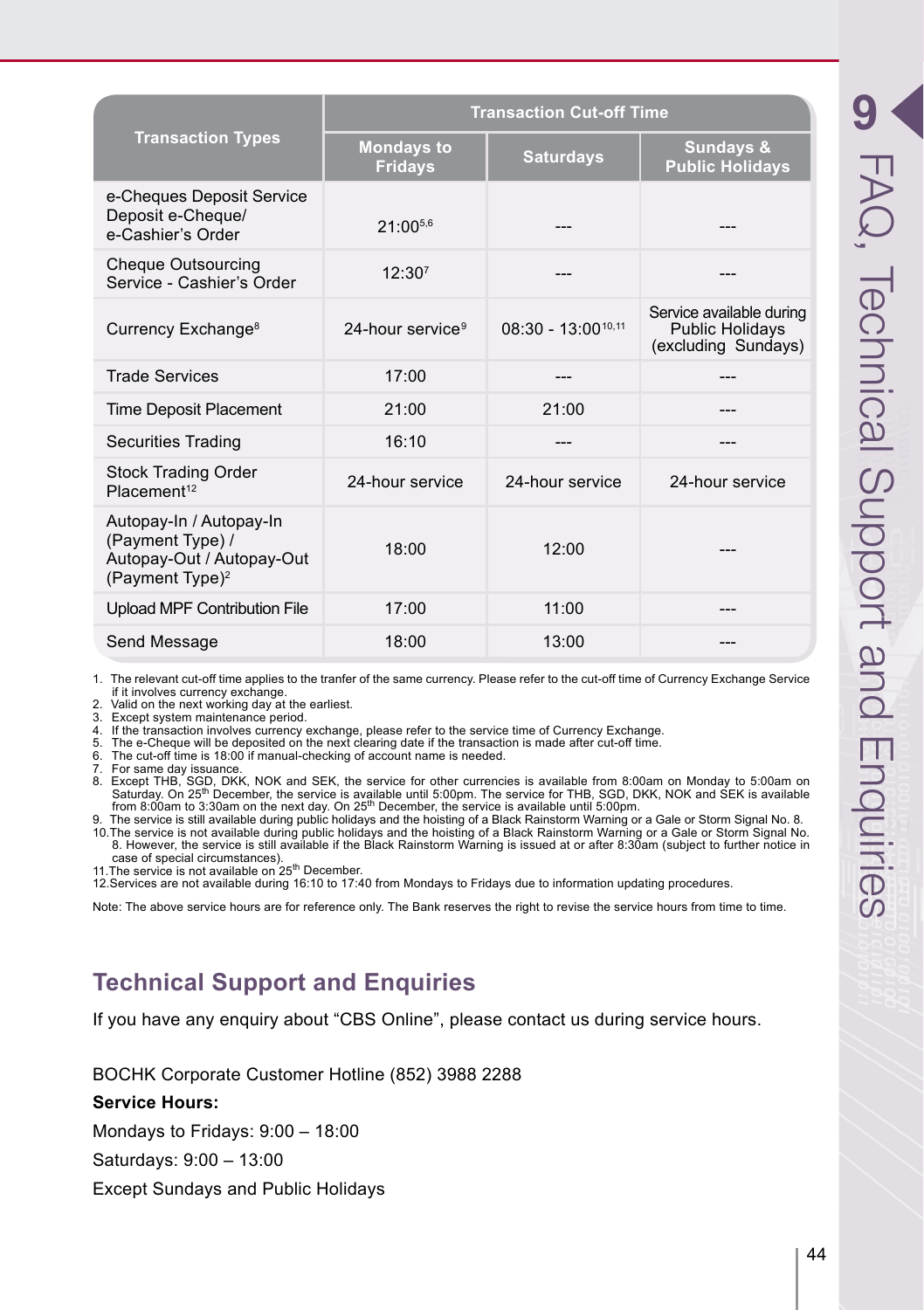#### **Risk Disclosure**

The following risk disclosure statements cannot disclose all the risks involved. You should undertake your own research and study before you trade or invest. You should carefully consider whether trading or investment is suitable in light of your own financial position and investment objectives. You are advised to seek independent financial and professional advice before you trade or invest. You should seek independent professional advice if you are uncertain of or have not understood any aspect of the following risk disclosure statements or the nature and risks involved in trading or investment.

Although investment may bring about profit opportunities, each type of investment product or service comes with its own risks. Due to the fluctuating nature of the markets, the prices of products may rise or fall beyond customers' expectations and customers' investment funds may increase or decrease in value as a result of selling or purchasing investment products. Loss may equal or exceed the amount of the initial investment. Income yields may also fluctuate. Due to market conditions, some investments may not be readily realizable. Before making any investment decision, customers should assess their own financial position, investment objectives and experience, willingness and ability to bear risks and understand the nature and risks of the relevant product. For details of the nature of a particular product and the risk involved, please refer to the relevant offering documents. Customers should seek advice from an independent financial adviser.

#### **Risk of Securities Trading**

The prices of securities fluctuate, sometimes dramatically. The price of a security may move up or down, and may become valueless. It is as likely that losses will be incurred rather than profit made as a result of buying and selling securities.

#### **Risks of Trading of Listed RMB Products Investment / Market Risk**

Like any investments, RMB equity products are subject to investment risk. The price of the RMB equity products in the secondary market may move up or down. Losses may incur as a result of investing in the products even if the RMB appreciates against HKD or other currencies.

#### **Currency Risk**

If you are a non-Mainland investor who holds a local currency other than RMB, you will be exposed to currency risk if you invest in RMB equity products. You will incur currency conversion costs, being the spread between buying and selling of RMB, at the time of conversion between your local currency and RMB for the purchase or sale of an RMB equity product. Even if the price of the RMB equity products you are holding remains unchanged, you may not receive the same amount of HKD when you sell the products due to the spread between buying and selling of RMB. RMB is a restricted currency and is subject to foreign exchange controls. Although the Central Government of the PRC has relaxed the restrictions by allowing banks in Hong Kong to conduct RMB business in a specified scope, RMB is still not freely convertible in Hong Kong. You may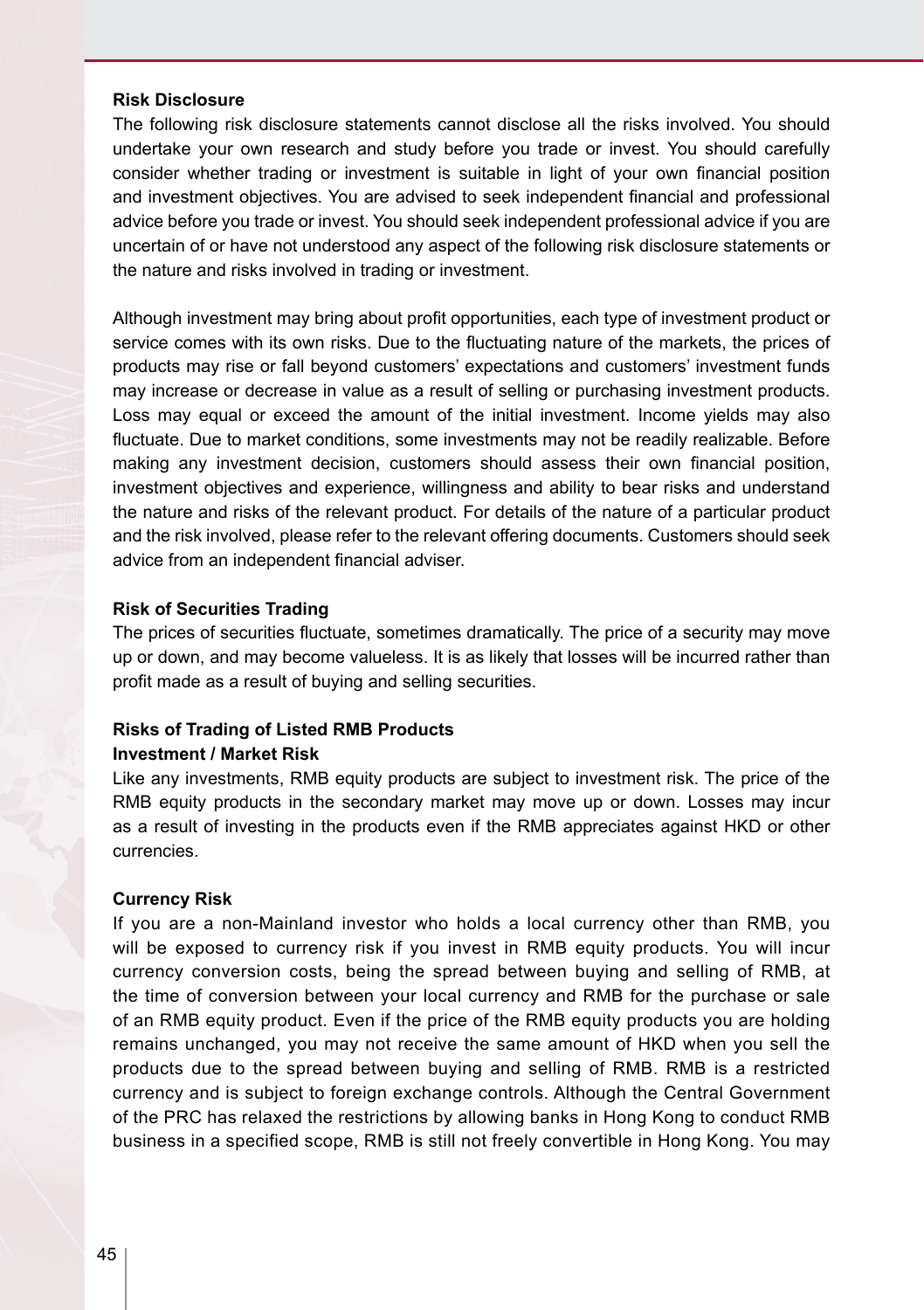not be able to convert RMB at your preferred time and/or in your preferred amount or conversion cannot be made, which may lead to investment losses. The policies of the Central Government of the PRC on foreign exchange control are subject to change, and your investment may be adversely affected.

### **Liquidity Risk**

RMB equity products are a new type of investment product in the Hong Kong market. Regular trading or an active secondary market of these products may not be available. Therefore, customer may not be able to sell his/her holdings of RMB equity products on a timely basis, or customer may have to offer them for sale at a deep discount to their value in order to find a buyer. If the Central Government of the People's Republic of China tightens foreign exchange controls, the liquidity of RMB funds and RMB equity products in Hong Kong will be affected and customer may be exposed to greater liquidity risk.

#### **Exchange Rate Risk**

RMB equity products that are traded and settled in RMB are exposed to exchange rate risk. The fluctuation in the exchange rate of RMB may result in losses in the event that the customer converts RMB into HKD or other foreign currencies. Moreover there is no guarantee that RMB will not depreciate. Any devaluation of RMB could adversely affect the value of your investment in the RMB equity products. RMB equity products are not an investment instrument for speculating on RMB/HKD exchange rate movements.

## **Default Risk & Credit Risk**

In general. RMB equity products are exposed to the usual kind of default risks that might be associated with equity products denominated in other currencies. The performance of RMB equity products is affected by the underlying business performance and a variety of other factors in connection with the issuers, and is subject to the credit risks associated with the special profile or special business strategy that the issuers may have.

#### **Emerging Market Risk**

RMB equity products associating with the market of the Mainland of China are particularly subject to risks that may arise from the relevant market/industry/sector and other factors such as change in government policies, taxation and political development in the Mainland.

#### **Conversion Limitation Risk of RMB (Only applicable to Individual Investors)**

RMB investments are subject to exchange rate fluctuations which may provide both opportunities and risks. The fluctuation in the exchange rate of RMB may result in losses in the event that the customer converts RMB into HKD or other foreign currencies. RMB is currently not fully freely convertible. Individual customers can be offered CNH rate to conduct conversion of RMB through bank accounts and may occasionally not be able to do so fully or immediately, for which it is subject to the RMB position of the banks and their commercial decisions at that moment. Customers should consider and understand the possible impact on their liquidity of RMB funds in advance.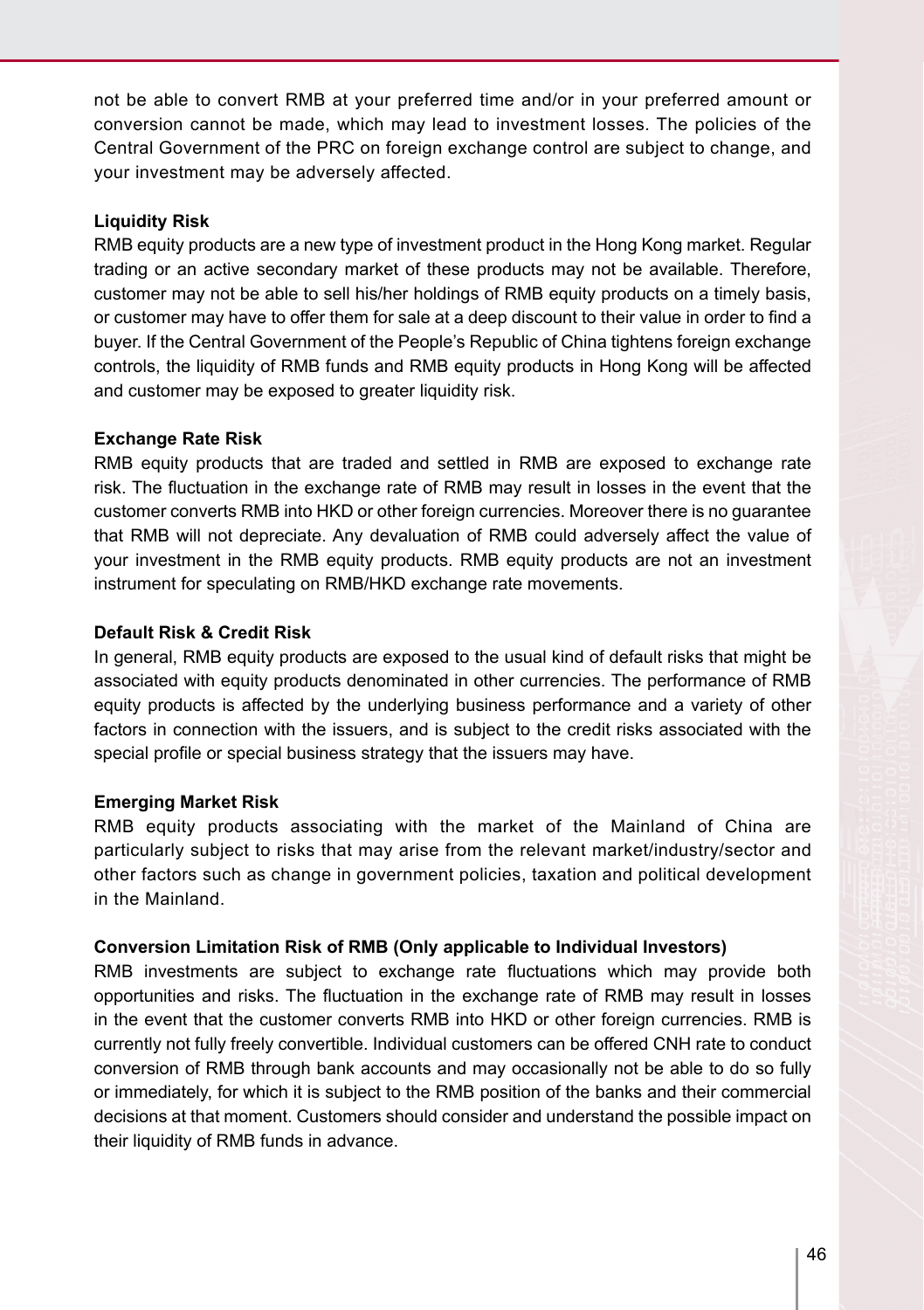## **Conversion Limitation Risk of RMB (Only applicable to Corporate Customers)**

RMB investments are subject to exchange rate fluctuations which may provide both opportunities and risks. The fluctuation in the exchange rate of RMB may result in losses in the event that the customer converts RMB into HKD or other foreign currencies. RMB is currently not fully freely convertible. Corporate customers that intend to conduct conversion of RMB through banks may occasionally not be able to do so fully or immediately, for which it is subject to the RMB position of the banks and their commercial decisions at that moment. Customers should consider and understand the possible impact on their liquidity of RMB funds in advance.

## **Risk of Trading A Shares via Shanghai-Hong Kong Stock Connect and Shenzhen-Hong Kong Stock Connect**

## **Not Protected by Investor Compensation Fund**

Investors should note that any SH Northbound Trading or SZ Northbound Trading under Shanghai-Hong Kong Stock Connect and Shenzhen-Hong Kong Stock Connect will not be covered by Hong Kong's Investor Compensation Fund. Also, China Securities Investor Protection Fund will not protect any SH Northbound Trading and SZ Northbound Trading as well.

#### **Quotas Used Up**

When the daily quota is used up, acceptance of the corresponding buy orders will also be immediately suspended and no further buy orders will be accepted for the remainder of the day. Buy orders which have been accepted will not be affected by the using up of the daily quota, while sell orders will be continued to be accepted.

#### **Trading Day Difference**

As mentioned above, Shanghai-Hong Kong Stock Connect or Shenzhen-Hong Kong Stock Connect will only operate on days when both markets are open for trading and when banks in both markets are open on the corresponding settlement days. So it is possible that there are occasions when it is a normal trading day for the Mainland China market but Hong Kong investors cannot carry out any A-share trading. Investors should take note of the days Shanghai-Hong Kong Stock Connect or Shenzhen-Hong Kong Stock Connect is open for business and decide according to their own risk tolerance capability whether or not to take on the risk of price fluctuations in A-shares during the time when Shanghai-Hong Kong Stock Connect or Shenzhen-Hong Kong Stock Connect is not trading.

#### **Restrictions on Selling Imposed by Front-end Monitoring**

For investors who usually keep their A-shares outside of their brokers, if they want to sell certain A-shares they hold, they must transfer those A-shares to the respective accounts of their brokers before the market opens on the day of selling (T day). If they fail to meet this deadline, they will not be able to sell those A-shares on T day.

#### **The Recalling of Eligible Stocks**

When a stock is recalled from the scope of eligible stocks for trading via Shanghai-Hong Kong Stock Connect or Shenzhen-Hong Kong Stock Connect for above-mentioned reasons, the stock can only be sold but restricted from being bought. This may affect the investment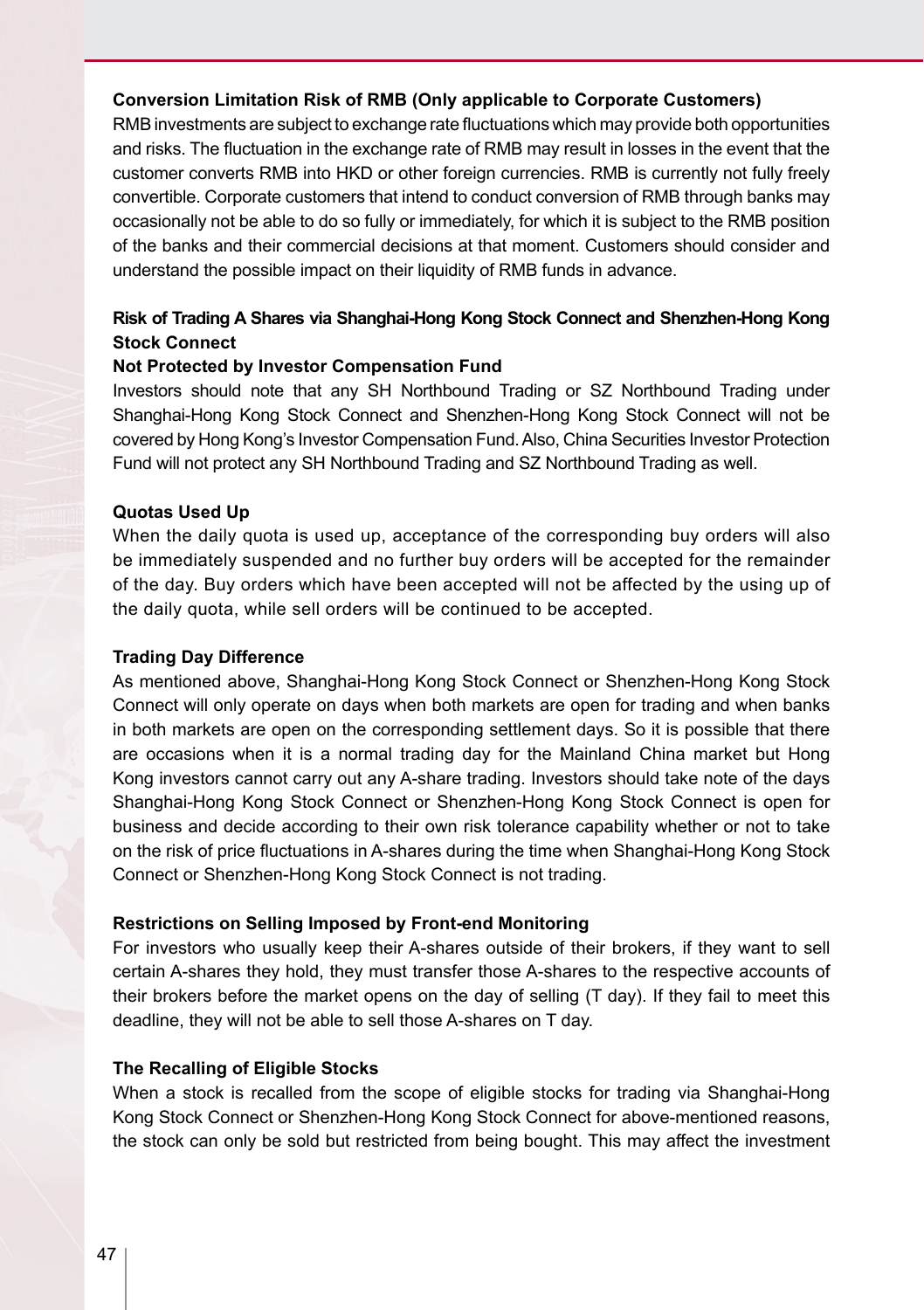portfolio or strategies of investors. Investors should therefore pay close attention to the list of eligible stocks as provided and renewed from time to time by both Exchanges.

## **Risks of Client Assets Received or Held Outside Hong Kong**

Client assets received or held by the licensed or registered person outside Hong Kong are subject to the applicable laws and regulations of the relevant overseas jurisdiction which may be different from the Securities and Futures Ordinance (Cap.571) and the rules made thereunder. Consequently, such client assets may not enjoy the same protection as that conferred on client assets received or held in Hong Kong.

# **Restrictions on Trading Shenzhen ChiNext Shares (Only Eligible for Shenzhen-Hong Kong Stock Connect)**

Trading Shenzhen ChiNext shares limited to institutional professional investors.

You are advised to understand the relevant details, charges and important notes before investing in China A shares. For details, please visit website of BOCHK www.bochk.com ("Securities Trading Servicer" and "Important Notice of Trading China A Shares and A Shares Margin Trading via Shanghai-Hong Kong Stock Connect and Shenzhen-Hong Kong Stock Connect") or contact BOCHK's staff.

Risk of trading Growth Enterprise Market Stocks - Growth Enterprise Market (GEM) stocks involve a high investment risk. In particular, companies may list on GEM with neither a track record of profitability nor any obligation to forecast future profitability. GEM stocks may be very volatile and illiquid. You should make the decision to invest only after due and careful consideration. The greater risk profile and other characteristics of GEM mean that it is a market more suited to professional and other sophisticated investors. Current information on GEM stocks may only be found on the internet website operated by The Stock Exchange of Hong Kong Limite. Companies listed on GEM are usually not required to issue paid announcements in gazetted newspapers. You should seek independent professional advice if you are uncertain of or have not understood any aspect of this risk disclosure statement or the nature and risks involved in trading of GEM stocks.

Risk of trading Nasdaq-Amex securities at The Stock Exchange of Hong Kong Limited - The securities under the Nasdaq-Amex Pilot Program (PP) are aimed at sophisticated investors. You should consult the licensed or registered person and become familiarised with the PP before trading in the PP securities. You should be aware that the PP securities are not regulated as a primary or secondary listing on the Main Board or the Growth Enterprise Market of The Stock Exchange of Hong Kong Limited.

#### **Risk of Funds Trading**

This document does not constitute any offer, solicitation or recommendation to the purchase or sale of any investment products or services. Although investment may bring profit opportunities, each investment product or service involves potential risks. Due to dynamic changes in the market, the price movement and volatility of investment products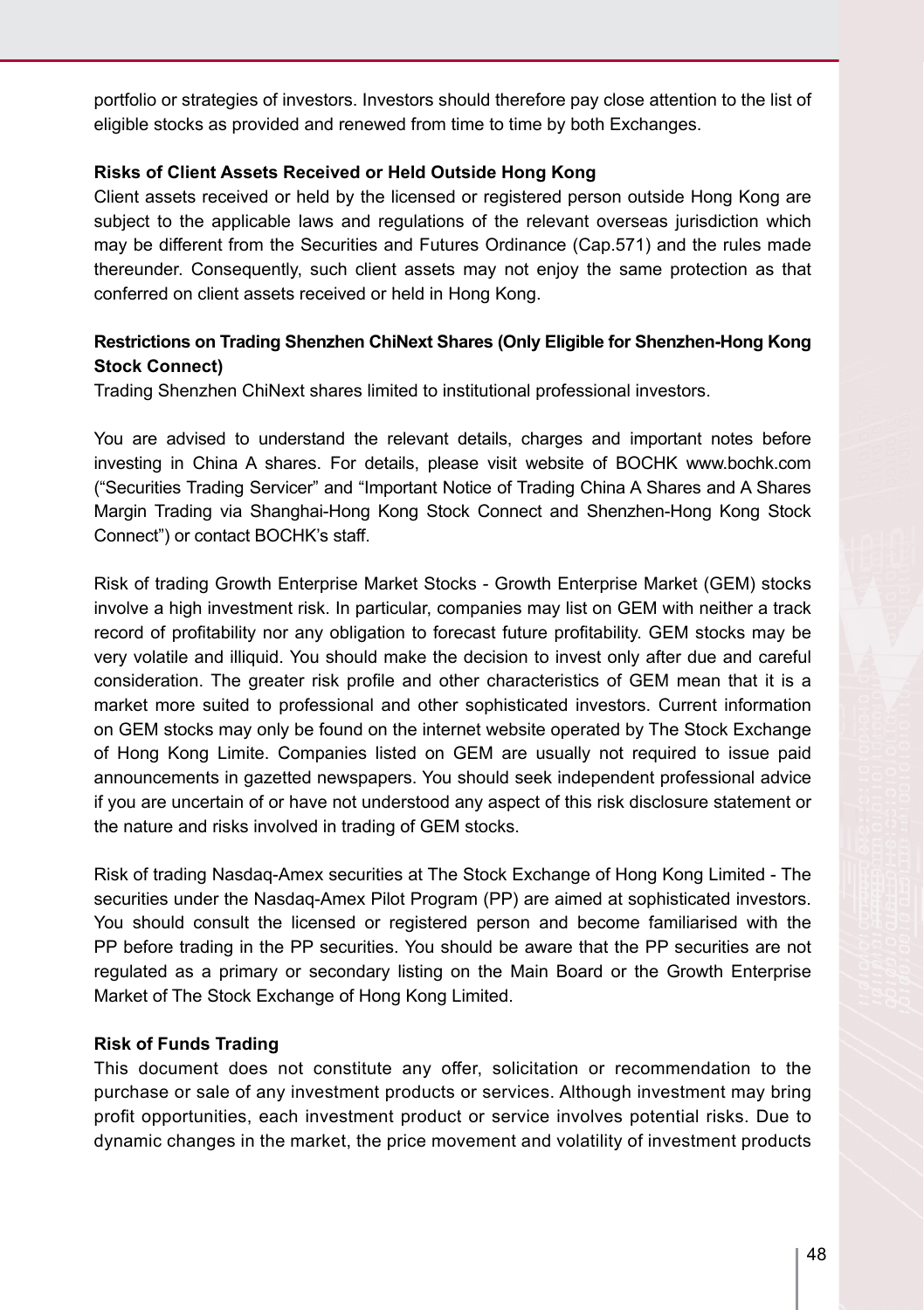may not be the same as expected by customers. Customers' fund may increase or reduce due to the purchase or sale of investment products. The value of Investment Funds may go up as well as down and the Investment Funds may become valueless. Therefore, customers may not receive any return from their investment in Investment Funds. Part of the investment may not be able to liquidate immediately under certain market situation. Before making any investment decisions, customers should consider their own financial situation, investment objectives and experiences, risk acceptance and ability. Investment involves risks. Please refer to the relevant fund offering documents for further details including risk factors. If customers have any enquiry, they should seek advice from independent financial adviser. This document is issued by Bank of China (Hong Kong) Limited. The contents of this document have not been reviewed by the Securities and Futures Commission of Hong Kong.

# **Risk Disclosures relating to Currency Linked Investments – Dual Currency Investment, Currency Linked Investments - Option Linked Investment, Investment Deposit and Structured Investments ( "Structured products" ):**

Currency Linked Investments – Dual Currency Investment, Currency Linked Investments - Option Linked Investment and Structured Investments involve derivatives. The investment decision is yours but you should not invest in this product unless the intermediary who sells it to you has explained to you that the product is suitable for you having regard to your financial situation, investment experience and investment objectives.

You should not invest in any product based on this promotion material alone. You should read the offering documents before deciding whether to invest in the product and to understand the nature and risks of the product. You should carefully consider whether trading or investment is suitable in light of your own financial position and investment objectives.

Investment involves risks. You may lose all or part of your principal amount and interest amount. By investing in Currency Linked Investments – Dual Currency Investment, you may receive the linked currency at maturity. Exchange rate fluctuations may have an adverse impact on, and the potential loss may offset (or even exceed) , the potential return of the product.

Structured products are NOT equivalent to, nor should they be treated as a substitute for, time deposit. The products are not covered by the Investor Compensation Fund.

Currency Linked Investments – Dual Currency Investment, Currency Linked Investments - Option Linked Investment and Structured Investments are NOT a protected deposit and are NOT protected by the Deposit Protection Scheme in Hong Kong.

Structured products are not listed securities. There is no secondary market for you to sell the products prior to its maturity.

Structured products are not secured by any collateral. If you invest in these products, you will be taking the credit risk of BOCHK.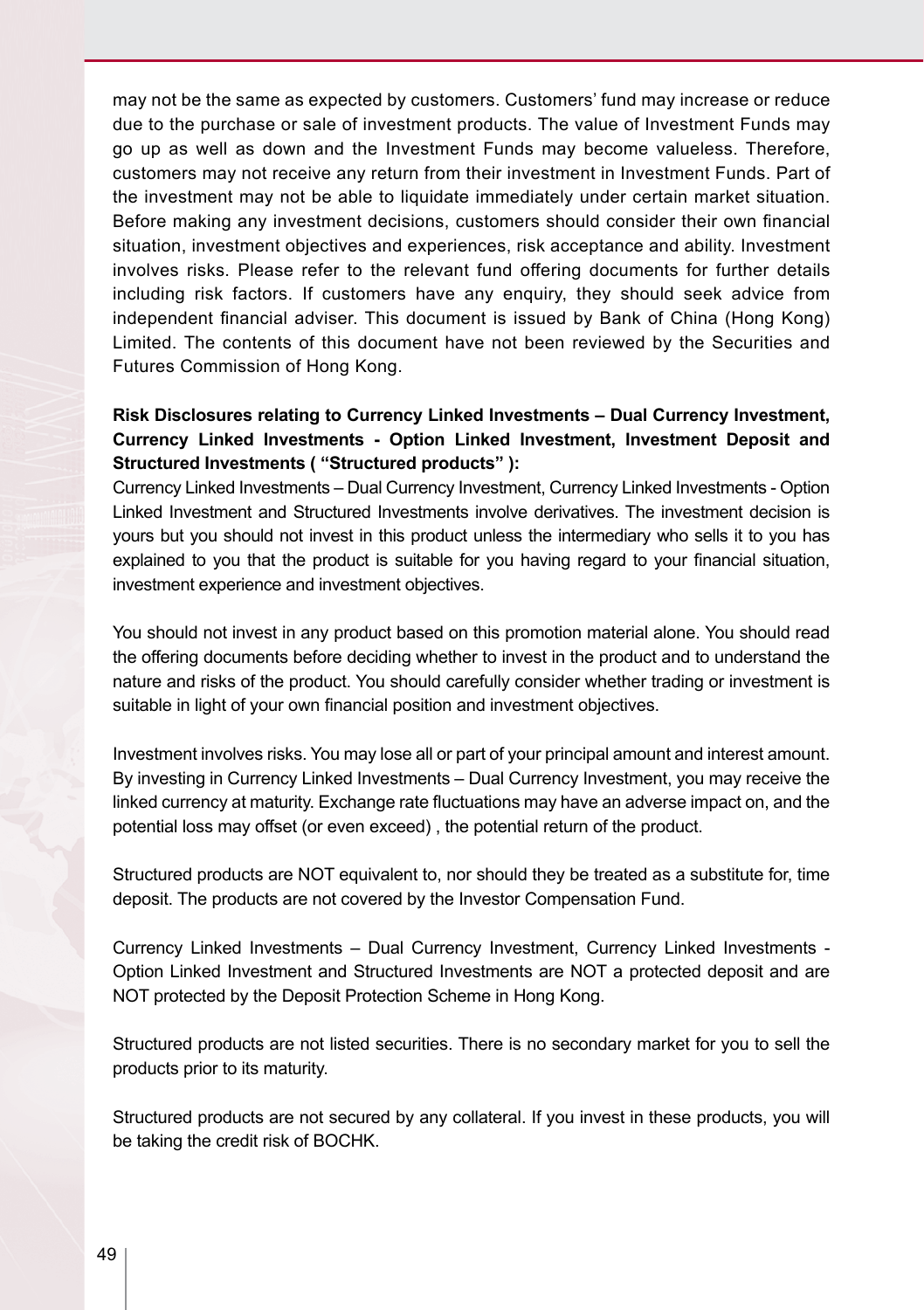Investing in structured products is not the same as buying any currency of the currency pair directly.

Currency Linked Investments – Dual Currency Investment is not principal protected. Customers are required to hold the Investment Deposit, Principal Protected Structured Investments and Currency Linked Investments –Option Linked Investment till maturity to enjoy 100% principal protection.

## **Risk of Foreign Currency Trading**

Foreign currency investments are subject to exchange rate fluctuations which may provide both opportunities and risks. The fluctuation in the exchange rate of foreign currency may result in losses in the event that customer converts the foreign currency into Hong Kong dollar or other foreign currencies.

(Only applicable to Individual Customers) RMB is currently not fully freely convertible. Individual customers can be offered CNH rate to conduct conversion of RMB through bank accounts and may occasionally not be able to do so fully or immediately, for which it is subject to the RMB position of the banks and their commercial decisions at that moment. Customers should consider and understand the possible impact on their liquidity of RMB funds in advance.

(Only applicable to Corporate Customers) RMB is currently not fully freely convertible. Corporate customers that intend to conduct conversion of RMB through banks may occasionally not be able to do so fully or immediately, for which it is subject to the RMB position of the banks and their commercial decisions at that moment. Customers should consider and understand the possible impact on their liquidity of RMB funds in advance.

#### **Risk of Notional Precious Metals Passbook Account**

The market in precious metals is volatile and a loss may be incurred from transacting in precious metals. Precious metals do not bear interest.

Your purchase of precious metals for the account does not represent a purchase of physical metals or a deposit of money. You will not have any interest in any precious metals owned or held by us or be entitled to physical delivery of precious metals.

Although investment may bring about profit opportunities, each kind of investment tool comes with its own risks. Due to the fluctuating nature of the precious metals markets, the prices of precious metals may rise or fall beyond your expectations and your investment funds may increase or decrease in value as a result of selling and purchasing of precious metals. Before making any investment decision, you should assess your own willingness and ability to bear risks and are advised to seek advice from an independent financial advisor.

This booklet does not constitute any offer, solicitation, recommendation, comment or guarantee to the purchase, subscription or sale of any investment product or service.